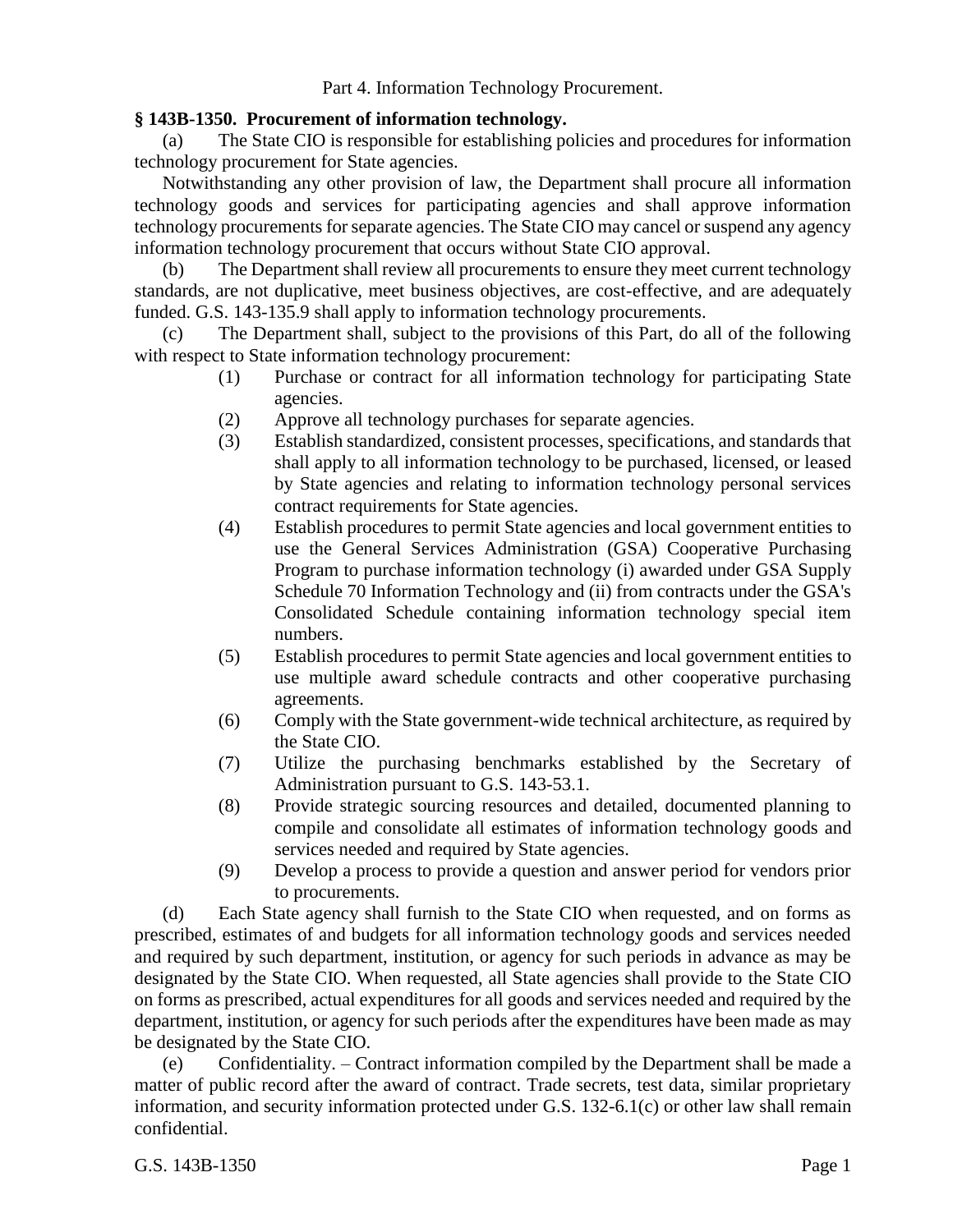(f) Electronic Procurement. – The State CIO may authorize the use of the electronic procurement system established by G.S. 143-48.3, or other systems, to conduct reverse auctions and electronic bidding. For purposes of this Part, "reverse auction" means a real-time purchasing process in which vendors compete to provide goods or services at the lowest selling price in an open and interactive electronic environment. The vendor's price may be revealed during the reverse auction. The Department may contract with a third-party vendor to conduct the reverse auction. "Electronic bidding" means the electronic solicitation and receipt of offers to contract. Offers may be accepted and contracts may be entered by use of electronic bidding. All requirements relating to formal and competitive bids, including advertisement, seal, and signature, are satisfied when a procurement is conducted or a contract is entered in compliance with the reverse auction or electronic bidding requirements established by the Department.

(f1) Multiple-Award Schedule Contracts. – The procurement of information technology may be conducted using multiple award schedule contracts. Contracts awarded under this subsection shall be periodically updated as directed by the State CIO to include the addition or deletion of particular vendors, goods, services, or pricing.

(g) The State CIO shall establish efficient, responsive procedures for the procurement of information technology. The procedures may include aggregation of hardware purchases, the use of formal bid procedures, restrictions on supplemental staffing, enterprise software licensing, hosting, and multiyear maintenance agreements. The State CIO may require agencies to submit information technology procurement requests on a regularly occurring schedule each fiscal year in order to allow for bulk purchasing.

(h) All offers to contract, whether through competitive bidding or other procurement method, shall be subject to evaluation and selection by acceptance of the most advantageous offer to the State. Evaluation shall include best value, as the term is defined in G.S. 143-135.9(a)(1), compliance with information technology project management policies, compliance with information technology security standards and policies, substantial conformity with the specifications, and other conditions set forth in the solicitation.

(h1) All contracts subject to the provisions of this Part shall include a limitation on the contractor's liability to the State for damages. Except as otherwise provided in this subsection, the limitation of liability shall be for damages arising from any cause whatsoever, regardless of the form of action. The amount of liability shall be determined based on the nature of the goods or services covered by the contract; however, there shall be a presumptive limitation of no more than two times the value of the contract. Limitation of liability pursuant to this subsection shall specifically include, but not be limited to, the contractor's liability for damages and any other losses relating to the loss of, unauthorized access to, or unauthorized disclosure of data.

The amount of liability for damages and any other losses relating to the loss of, unauthorized access to, or unauthorized disclosure of data may be raised to no more than three times the value of the contract if all of the following apply:

- (1) The State CIO completes a risk assessment prior to the bid solicitation or request for proposal.
- (2) The risk assessment determines that an increase in the liability amount is necessary to protect the State's best interests.
- (3) The bid solicitation or request for proposal indicates that increased liability will be required for the resulting contract.

The State CIO shall report annually to the Joint Legislative Commission on Governmental Operations and the Joint Legislative Oversight Committee on Information Technology no later than March 1 regarding the contracts containing liability amounts of more than two times the value of the contract.

G.S. 143B-1350 Page 2 Prior to entering into any contract subject to the provisions of this Part, the Department or the separate agency, as applicable, shall reasonably determine that the contractor possesses sufficient